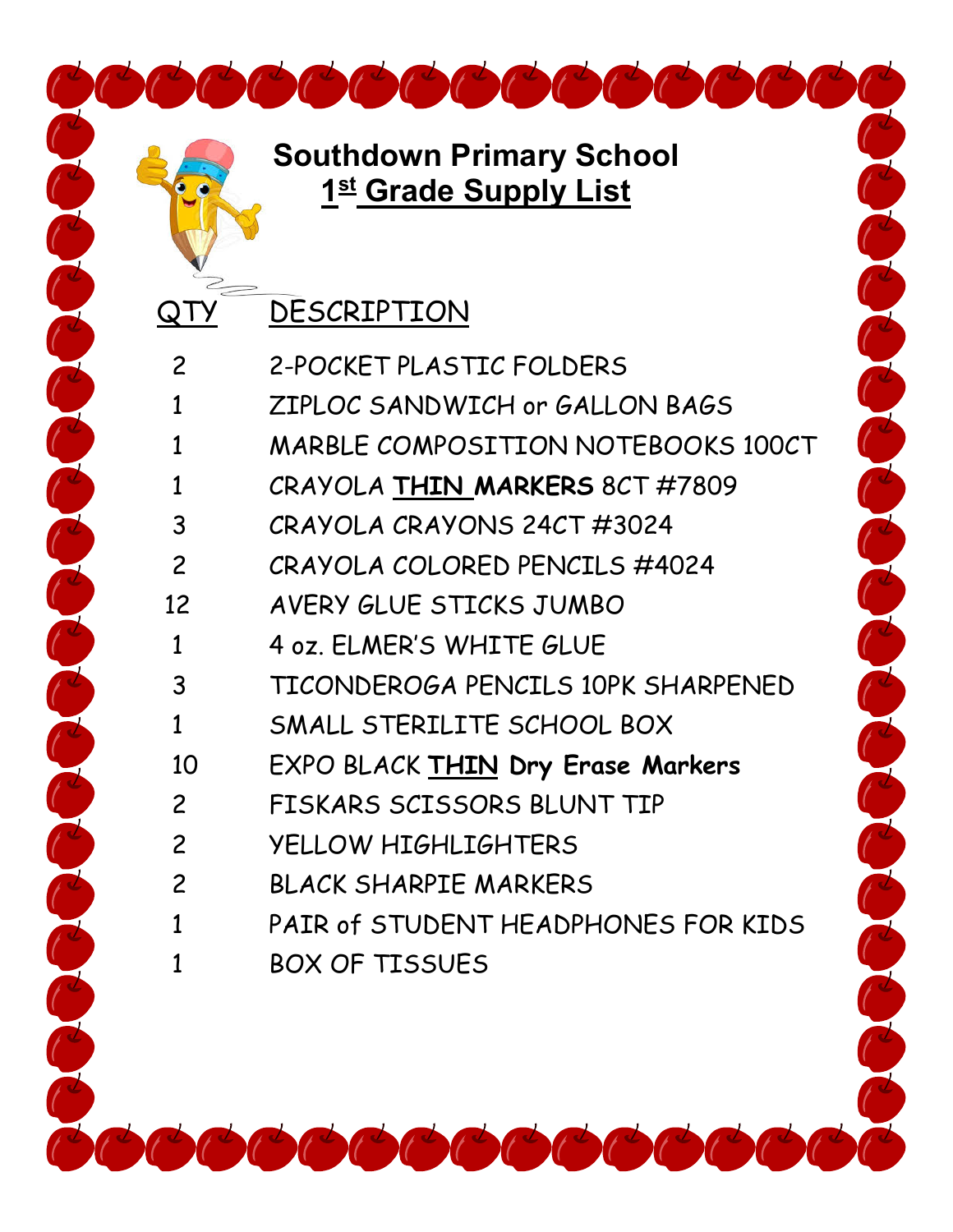## **Southdown Primary School 2nd Grade Supply List**

QTY DESCRIPTION

- FOLDER 2-POCKET PLASTIC RED **(2-DL)**
- FOLDER 2-POCKET PLASTIC GREEN **(2-DL)**
- FOLDER 2-POCKET PLASTIC BLUE **(2-DL)**
- FOLDER 2-POCKET PLASTIC YELLOW **(2-DL)**
- FOLDER 2-POCKET- ANY DESIGN-HW
- ZIPLOC SLIDER BAGS quart if last name A-K, gallon if L-Z
- 1 MARBLE COMP BOOK 100-CT RED **(2-DL)**
- 1 MARBLE COMP BOOK 100-CT BLUE **(2-DL)**
- CRAYOLA Washable Markers THIN 8-CT #7809
- KLEENEX TISSUE BOX
- SHARPIE SINGLE BLACK FINE
- SHARPIE SINGLE ULTRA FINE
- CRAYOLA CRAYONS 24-CT #3024
- CRAYOLA COLORED PENCILS #4012
- AVERY GLUE STICK SMALL/ 1 BOTTLE ELMERS GLUE
- TICONDEROGA PENCILS 10-PK SHARP
- POST-IT NOTE 3X3 SINGLE PACK COL
- ERASER PINK BEVEL SINGLE
- ERASER CAPS 12-CT
- RULER PLASTIC 12 INCH ASST COLOR
- 1 BOX OF THIN BLACK EXPO MARKFRS
- BOX OF THIN BLUE EXPO MARKERS
- PENCIL CASE

and the late of the late of the late of the late of the late of the late of

- BOX OF YELLOW HIGHLIGHTERS
- FISKARS SCISSORS BLUNT TIP
- **\*\*\*STUDENT HEADPHONES FOR KIDS (VERY IMPORTANT) (NOT Earbuds)**
- Smock (Old Shirt Works Great)

**DL-DUAL LANGUAGE**

The Color of the Color of the Color of the Color of the Color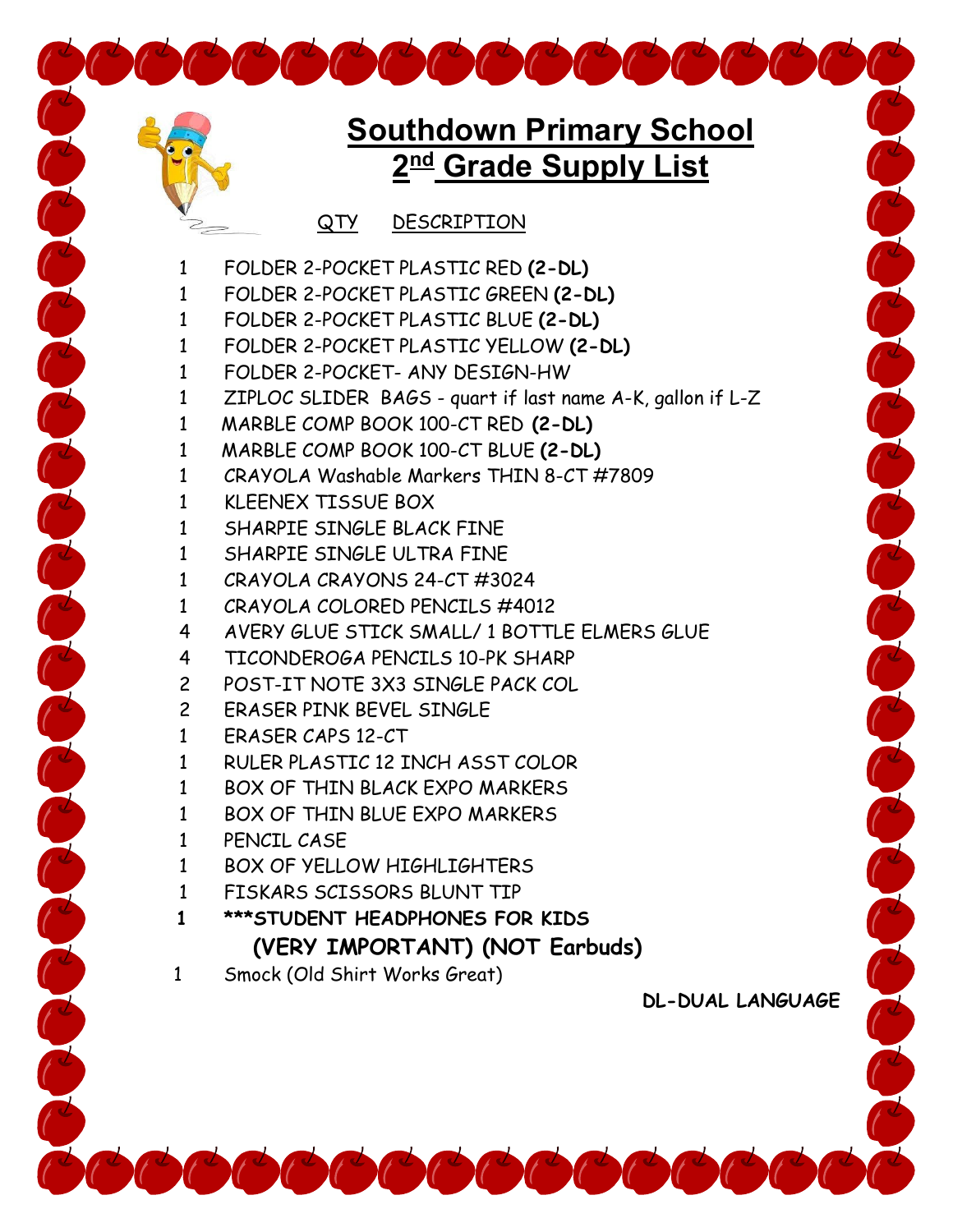## Southdown Primary School

3rd Grade Supply List

 $\overline{\phantom{a}}$ 

a de la de la de la de la de la de la de la de la de la de la de la de la de la de la de la de la de

| QTY            | <b>DESCRIPTION</b>              | <b>Special Note</b>                                  |
|----------------|---------------------------------|------------------------------------------------------|
| $\mathsf{2}$   | *HEADPHONES*REQUIRED*           | Student Sized<br>(earbuds ok, headphones preferred)  |
| 3              | <b>MARBLE COMP. NOTEBOOK</b>    | 100-pg, RED, BLUE & GREEN                            |
| 3              | 2-POCKET PLASTIC FOLDERS        | Red, Blue, Green                                     |
| $\mathbf{1}$   | 2-POCKET FOLDER                 | Design of CHOICE                                     |
| 60             | TICONDEROGA PENCILS             | **Please sharpen**                                   |
| $\mathbf{1}$   | Individual Pencil Sharpener     | Must have case for shavings on<br>it.                |
| $\mathbf{1}$   | Pack of DRY ERASE MARKERS       | Thin $tip^*$ (At least 4 pk)                         |
| 3              | HI-LIGHTERS                     | Multi-Colors                                         |
| $\mathbf{1}$   | <b>FISKARS SCISSORS</b>         | Pointed tip                                          |
| $\mathbf{1}$   | POST-IT NOTES                   | $3x3, 4-pk$                                          |
| $\mathbf{1}$   | <b>SHARPIE</b>                  | <b>Black, Fine point</b>                             |
| $\overline{2}$ | CRAYOLA CRAYONS                 | $24-ct$                                              |
| $\mathbf{1}$   | CRAYOLA COLORED PENCILS         | 12 or 24-ct                                          |
| $\mathbf{1}$   | <b>CRAYOLA MARKERS</b>          | Thin, Washable, 8-ct                                 |
| 12             | <b>ELMERS GLUE STICKS</b>       | SMALL, White preferred                               |
| $\mathbf{1}$   | <b>ERASER CAPS</b>              | $12-ct$                                              |
| $\overline{c}$ | PLASTIC SUPPLY BOXES            | SMALL (Desk-sized)                                   |
| $\mathbf{1}$   | Smock                           | Old Shirt Works Great                                |
| $\mathbf{1}$   | CLIPBOARD                       |                                                      |
| 1              | BINDER $(1\frac{1}{2} - 2)^{n}$ | Any Color, PAGE VIEW front,<br>Either Size will work |

/supplies.1920.gr.3

Contract de la Contractive de la Contractive de la Contractive